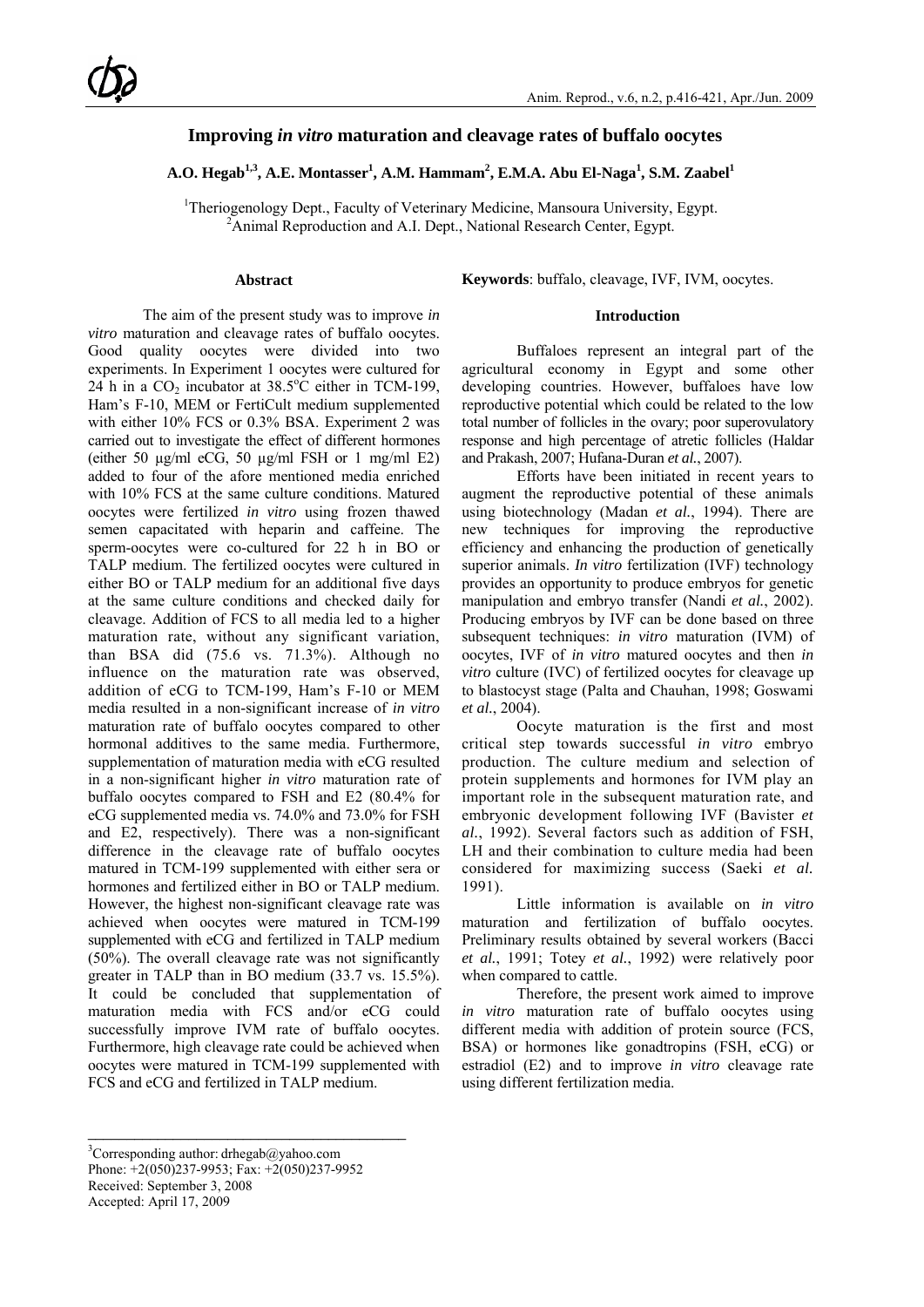## **Materials and Methods**

This study was carried out at the Dept. of Theriogenology, Faculty of Veterinary Medicine, Mansoura University and Department of Animal Reproduction, Veterinary Division, National Research Center during the period from September 2006 to November 2007.

# *Collection of oocytes*

Ovaries from apparently normal reproductive organs of adult Egyptian buffaloes of unknown breeding history slaughtered in El-Monieb and El-Warak abattoirs were collected within 10 min after slaughter according to Lee and Fukui (1995). Ovaries were washed in fresh, sterile physiological saline to remove any contaminants and rinsed in 70% ethyl alcohol for a few minutes to eliminate surface organisms. After the ovaries had been washed and dried, oocytes were aspirated from 2-8 mm visible follicles using an 18 gauge needle attached to a 10-ml disposable syringe containing 1 ml of pre-warmed modified phosphatebuffered saline (m-PBS) with  $5\%$  (v/v) heat inactivated fetal calf serum (FCS). The recovered compact oocyte complexes (COCs) were examined and classified according to their quality (Leibfried and First, 1979) into:

Grade 1: Good oocytes had a homogenous evenly granular ooplasm and were surrounded by compact and dense cumulus cell layers.

Grade 2: Fair oocytes were surrounded by 1-3 layers of cumulus cells.

Grade 3: Denuded oocytes had uneven ooplasm and were completely devoid of cumulus cells around them.

# *Maturation of oocytes*

The good quality buffalo oocytes were used and placed in a four-well culture plate (Nunclon, Denmark) containing a 50 µl droplet of maturation medium, covered with sterilized mineral oil (Sigma, St. Louis, MO, USA). Oocytes were divided into two experiments:

#### *Experiment 1*

The oocytes were divided into four groups according to the type of maturation medium supplemented with either 10% FCS or 0.3% BSA (bovine serum albumin) as the following:

Group 1: oocytes  $(n = 908)$  matured using Tissue Culture Medium-199 (TCM-199, Hycolne, Logan, Austria) supplemented with either 10% FCS or 0.3% BSA.

Group 2: oocytes ( $n = 184$ ) matured using Ham's F-10 medium (Sigma) supplemented with either 10% FCS or 0.3% BSA.

Group 3: oocytes  $(n = 201)$  matured using Minimum

Essential Medium (MEM, Sigma) supplemented with either 10% FCS or 0.3% BSA.

Group 4: oocytes  $(n = 216)$  matured using Ferticult medium (FertiPro N.V, Belgium) supplemented with either 10% FCS or 0.3% BSA.

## *Experiment 2*

Based on the results of the first experiment, the second experiment was carried out to investigate the effect of different hormones added to four different media supplemented with 10% FCS as follows:

Group 1: the medium was supplemented with 50  $\mu$ g/ml equine chorionic gonadotropin (eCG).

Group 2: the medium was supplemented with 50  $\mu$ g/ml follicle stimulating hormone (FSH).

Group 3: the medium was supplemented with 1 mg/ml estradiol 17β (E2).

All media used were supplemented with 50 µg/ml gentamycin. The culture dishes were placed in a  $CO<sub>2</sub>$  incubator (95% relative humidity, 5%  $CO<sub>2</sub>$  at 38.5ºC) for 24 h. Maturation was assessed according to nuclear maturation (Gordon, 1995) and determined by the degree of cumulus cells expansion to excellent, good and poor as described by Hunter and Moor (1987).

## *In vitro cleavage*

Frozen thawed semen from a single fertile bull was used. Spermatozoa were capacitated using either Brackett and Oliphant (BO) medium according to Brackett and Oliphant (1975) or TALP medium using swim up technique according to Parrish *et al.* (1986). Each medium was supplemented with 20  $\mu$ g/ml heparin plus 3.383 mg/ml caffeine as capacitating agents (Niwa and Ohgoda, 1988).

After the matured oocytes had been denuded, they were co-cultured with capacitated spermatozoa (reaching a final concentration of approximately 1-2 x  $0^6$ spermatozoa/ml) in either BO (Irritani and Niwa, 1977) or TALP medium (Parrish *et al.*, 1986). They were incubated at  $38.5^{\circ}$ C under  $5\%$  CO<sub>2</sub> in humidified air for 22 h. Fertilization was assessed according to Aoyagi *et al*. (1990). Thereafter, oocytes were transferred to *in vitro* culture droplets (either BO or TALP medium) for further development inside CO<sub>2</sub> incubator (Aoyagi *et al.*, 1990) and cleavage (2-8 cell stage) was checked approximately every 24 h for up to 5 days in order to confirm the occurrence of fertilization. The cleavage rate was recorded according to Iritani *et al.* (1984) as the total number of cleaved oocytes/total number of matured cultured oocytes multiplied by 100.

# *Statistical analysis*

Chi-square test was used to compare maturation and fertilization rates among different groups (Schefler 1979). A 5% significance level was used.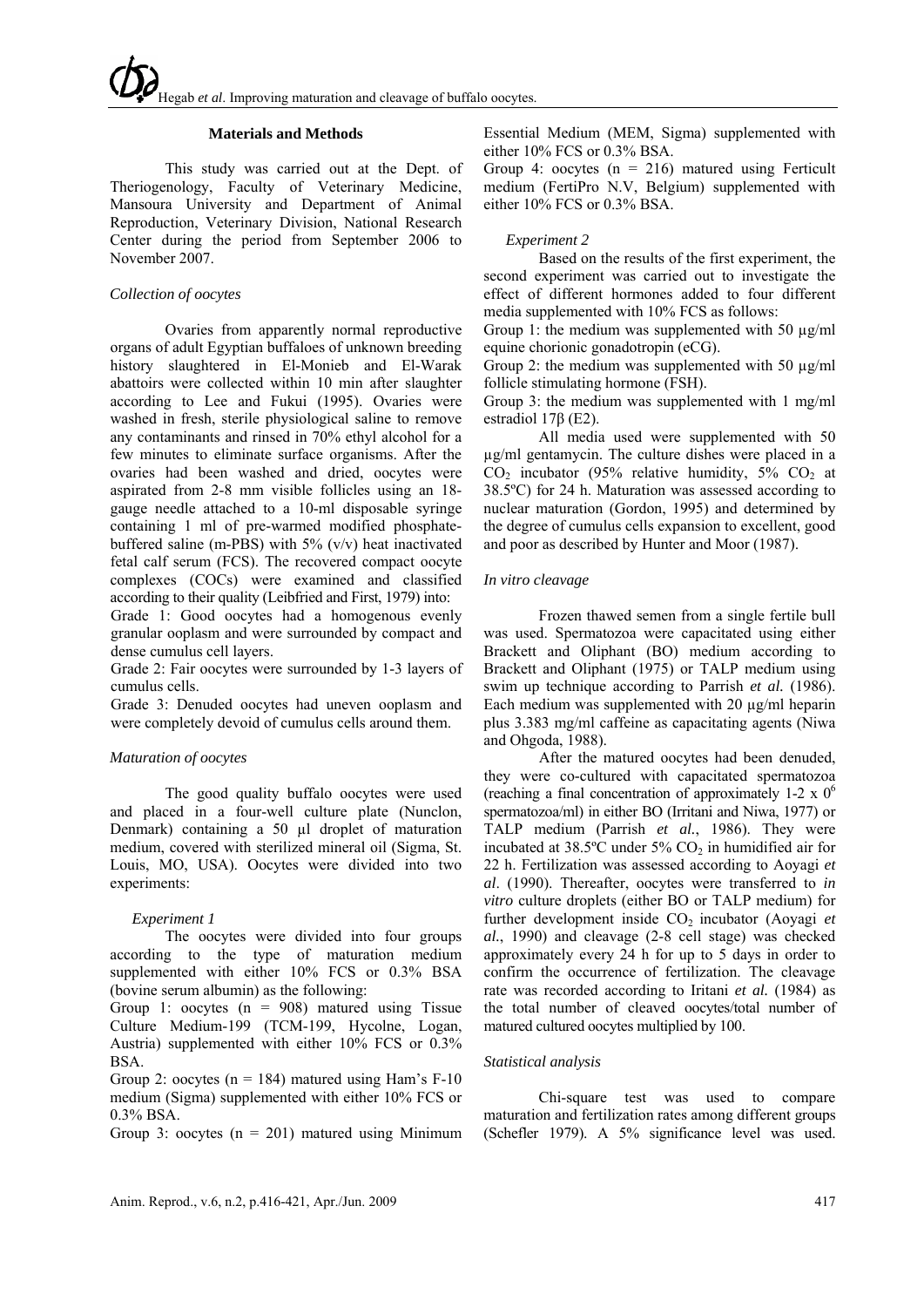#### **Results**

Addition of FCS to all media led to a higher maturation rate, without any significant difference, than BSA did (75.6 vs. 71.3%). However, significantly ( $P < 0.5$ ) higher maturation rate was observed when BSA was added to the FertiCult medium than to other media (Table 1).

Table 1. Effect of supplementation of the maturation medium with serum on *in vitro* maturation rate of buffalo oocytes. Experiment 1.

| Supplements     | TCM-199                | Ham's $F-10$           | <b>MEM</b>             | FertiCult              | Total     |
|-----------------|------------------------|------------------------|------------------------|------------------------|-----------|
| FCS 10%         | $75.0\%$ <sup>aA</sup> | $78.4\%$ <sup>aA</sup> | $71.1\%$ <sup>aA</sup> | $85.0\%$ <sup>aA</sup> | $75.6\%$  |
|                 | $(318/424)^*$          | (69/88)                | (32/45)                | (17/20)                | (436/577) |
| <b>BSA</b> 0.3% | 68.0% <sup>aA</sup>    | $66.7\%$ <sup>aA</sup> | $69.2\%$ <sup>aA</sup> | $80.0\%$ <sup>bA</sup> | 71.3%     |
|                 | (85/125)               | (26/39)                | (18/26)                | (60/75)                | (189/265) |

\*Values within parenthesis indicate no. of matured oocytes/no. of collected ones.

Different small letters within row or capital letters within column denote significant variation ( $x^2 = 7.42$ ; P < 0.05), and the same letters within the same row or column denote non-significant variation.

As addition of FCS to different media led to higher maturation rates, in the following experiment we used FCS as a protein source and investigated the addition of different hormones. Although no influence on the maturation rate was observed, addition of eCG to TCM-199, Ham's F-10, MEM or FertiCult media resulted in a non-significant increase of *in vitro*

maturation rate of buffalo oocytes compared to other hormonal additives to the same media (Table 2). Furthermore, supplementation of maturation media with eCG resulted in a higher *in vitro* maturation rate of buffalo oocytes than FSH and E2 (80.4% for eCG supplemented media vs. 74.0% and 73.0% for FSH and E2 supplemented media, respectively)**.** 

Table 2. Effect of supplementation of the maturation medium with hormone on *in vitro* maturation rate of buffalo oocytes. Experiment 2.

| Supplements | <b>TCM-199</b>        | Ham's $F-10$          | <b>MEM</b>            | FertiCult             | Total     |
|-------------|-----------------------|-----------------------|-----------------------|-----------------------|-----------|
| eCG         | $80.4\%$ <sup>a</sup> | $81.8\%$ <sup>a</sup> | $83.1\%$ <sup>a</sup> | $76.4\%$ <sup>a</sup> | $80.4\%$  |
|             | $(45/56)*$            | (9/11)                | (64/77)               | (42/55)               | (160/199) |
| <b>FSH</b>  | $73.8\%$ <sup>a</sup> | $68.8\%$ <sup>a</sup> | $75.8\%$ <sup>a</sup> | $76.7\%$ <sup>a</sup> | 74.0%     |
|             | (194/263)             | (11/16)               | (25/33)               | (23/30)               | (253/342) |
| E2          | $67.5\%$ <sup>a</sup> | $76.7\%$ <sup>a</sup> | $75.0\%$ <sup>a</sup> | $75.0\%$ <sup>a</sup> | 73.0%     |
|             | (27/40)               | (23/30)               | (15/20)               | (27/36)               | (92/126)  |

\*Values within parenthesis indicate no. of matured oocytes/no. of collected ones.

The same letters within the same row and column denote non-significant variation.

There was a non-significant difference in the cleavage rate of buffalo oocytes matured in TCM-199 supplemented with either sera or hormones and fertilized either in BO or TALP medium. However, the highest non-significant cleavage rate was achieved

when oocytes were matured in TCM-199 supplemented with eCG and fertilized in TALP medium (5/10, 50%). It appears that the overall cleavage rate was nonsignificantly greater in TALP than in BO medium (Table 3).

Table 3. *In vitro* cleavage rates of buffalo oocytes previously matured in TCM-199 supplemented with serum or 10% FCS and a hormonal additive.

| Fertilization | <b>FCS</b>            | <b>BSA</b>            | eCG                   | <b>FSH</b>            | E2                    | Total      |
|---------------|-----------------------|-----------------------|-----------------------|-----------------------|-----------------------|------------|
| medium        |                       |                       |                       |                       |                       |            |
| BO            | $12.5\%$ <sup>a</sup> | $14.3\%$ <sup>a</sup> | $20.0\%$ <sup>a</sup> | $14.0\%$ <sup>a</sup> | $25.0\%$ <sup>a</sup> | 24/155     |
|               | $(5/40)^*$            | (5/35)                | (2/10)                | (7/50)                | (5/20)                | $(15.5\%)$ |
| <b>TALP</b>   | $42.1\%$ <sup>a</sup> | $25.0\%$ <sup>a</sup> | $50.0\%$ <sup>a</sup> | $28.6\%$ <sup>a</sup> | $33.3\%$ <sup>a</sup> | 28/83      |
|               | (8/19)                | (5/20)                | (5/10)                | (8/28)                | (2/6)                 | (33.7%)    |
| Total         | 22.03%                | 18.18%                | 35.0%                 | 19.2%                 | 26.92%                |            |
|               | (13/59)               | (10/55)               | (7/20)                | (15/78)               | (7/26)                |            |

\*Values within parenthesis indicate no. of fertilized oocytes/ no. of matured ones.

Values carrying the same superscript letters within the same column or row denote a non-significant variation.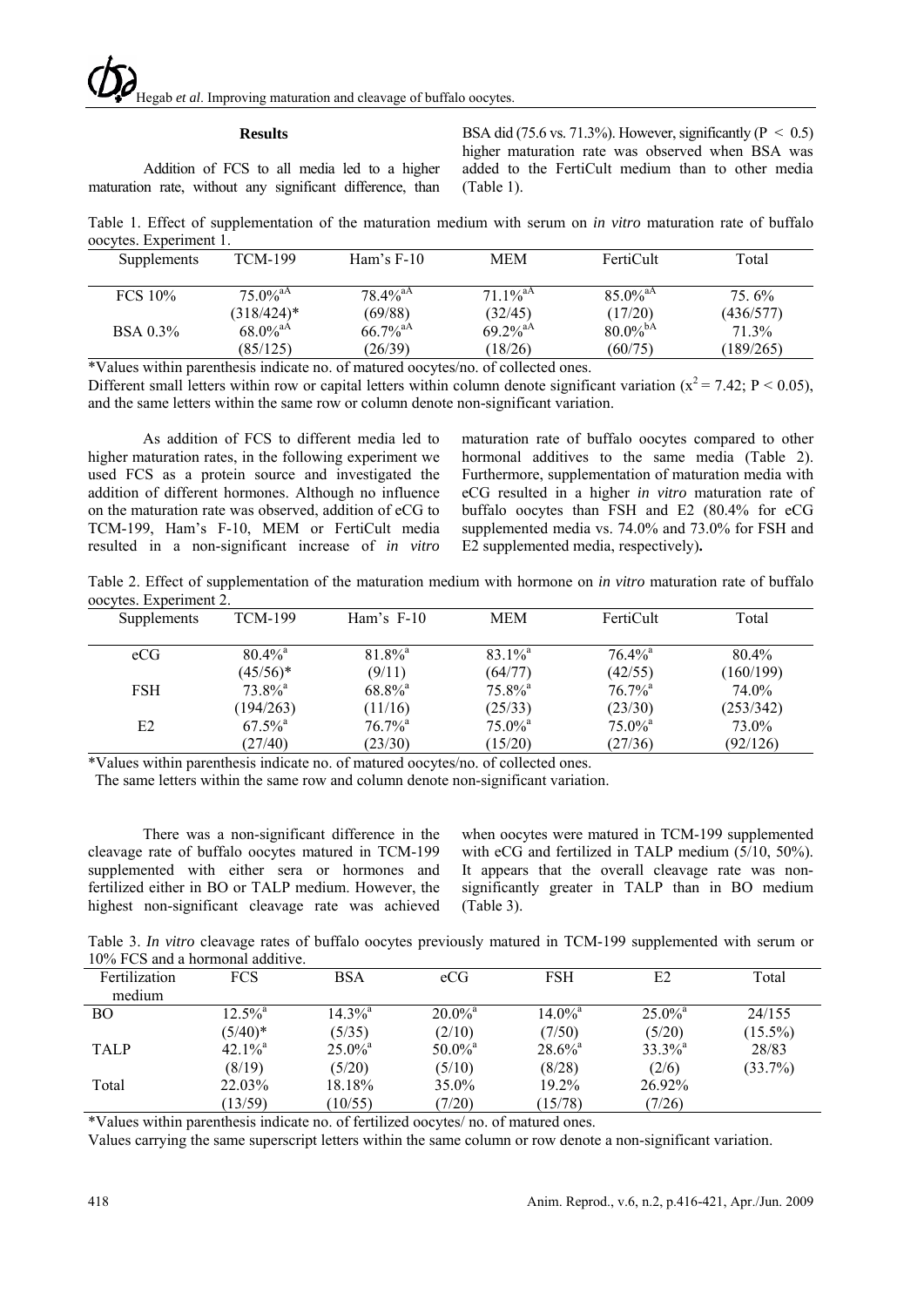## **Discussion**

Many factors affect *in vitro* maturation of buffalo oocytes. These factors are either the selection of proper maturation medium, the quality of oocytes or the hormones added (De Wit *et al.*, 2000).

The present study revealed that supplementation of maturation media with FCS led to higher maturation rates (75.6% on average), without any significant variation between different media, than BSA (71.3% on average). However, supplementation of FertiCult medium with BSA resulted in a significant increase in the IVM rate of buffalo oocytes (80%) than its addition to other media. These results coincide with those of Chohan and Hunter (2003) and Kumar and Purohit (2004) who observed no difference between serum free group and serum supplemented group for IVM. Moreover, these results are in agreement with those obtained by Totey *et al.* (1993), Holm *et al.* (1999), Curnow *et al.* (2002) and Hakan *et al.* (2004) who recorded beneficial effect of serum supplementation on *in vitro* maturation rate of buffalo oocytes. This might be attributed to the action of serum that promotes cumulus cells-oocyte uncoupling by retaining the hyaluronic acid within the COCs in a manner that results in cumulus mucification. This uncoupling could be responsible for stopping the transfer of oocyte maturation inhibition factor via gap junction (Eppig, 1980).

Supplementation of maturation media with eCG resulted in a non-significant increase of *in vitro* maturation rate of buffalo oocytes in comparison to other hormonal supplements to the same media (80% for eCG supplemented media vs. 74 and 73% for FSH and E2 supplemented media, respectively). These results are comparable to those obtained by Totey *et al.* (1992), Hammam *et al.* (1997) and Kumar and Purohit (2004) who reported a non-significant higher incidence of cumulus expansion when maturation media were supplemented with eCG. Additionally, these results are in agreement with those of Gupta *et al.* (2001) who obtained the highest IVM rate on using TCM-199 plus 10% steer serum supplemented with 40 or 50 i.u. /ml of eCG (83 and 80%, respectively). Furthermore, the present results are in agreement with those obtained by Silvestre *et al.* (2007) who observed non-significant differences in nuclear maturation between groups of COCs matured in medium supplemented with 0.1 i.u./ml FSH and LH when compared with COCs cultured and supplemented with 10 i.u./ml eCG and hCG (68 vs. 71 %, respectively).

The results of this study revealed a nonsignificant difference in the cleavage rate of buffalo oocytes matured in TCM-199 supplemented with either sera or hormones and fertilized either in BO or TALP medium. However, the highest non-significant cleavage rate was achieved when oocytes were matured in TCM-199 enriched with FCS supplemented with eCG and

fertilized in TALP medium (5/10, 50%). The overall cleavage rate was not significantly greater in TALP than in BO medium (33.7 vs. 15.5%).

These results agreed with those reported by Wang *et al.* (1997) and Holm *et al.* (1999) who showed that supplementation of IVM media with FCS or BSA had been found to be beneficial for achieving high *in vitro* fertilization and subsequent development rates. Comparable results were obtained by Totey *et al.* (1993) who showed that supplementation of media with FCS significantly improved the fertilization rate of buffalo oocytes. Conversely, Totey *et al.* (1992), Chauhan *et al.* (1997) and Chohan and Hunter (2003) showed that hormone and/or serum supplementation of TCM-199 did not improve the fertilization rate.

The increased cleavage rate might be attributed to estradiol concentration, which was found to be higher in FCS (Totey *et al.*, 1992, 1993). Moreover, the advantage of FCS might be due to its content of undefined growth promoting components such as Fetuin which are absent in the serum of adult animal and play an important role in preventing the zona hardening during oocyte maturation (Landim-Alvarenga *et al.,* 2002).

These results agreed with those of Totey *et al.* (1992, 1993) and Palta and Chauhan (1998) who showed that mainly FSH is essential for cumulus cell expansion and maturation of buffalo oocytes *in vitro* as FSH enhances the expansion of cumulus cells surrounding the oocytes which in turn enhances sperm capacitation and the fertilization process. Moreover, Saeki *et al.* (1991) showed that total and normal fertilization rates were higher within medium supplemented with the hormones LH (5.0 i.u./ml), FSH (0.5  $\mu$ g/ml) and E2 (1.0  $\mu$ m/ml) when compared with control medium (64 vs. 48%). Also, Ali and Sirard (2002) concluded that supplementation of FSH and E2 during IVM of bovine oocytes increased morulae and blastocysts yield following *in vitro* fertilization and *in vitro* culture in defined medium.

It could be concluded that supplementation of maturation media with FCS and eCG could successfully improve IVM rate of buffalo oocytes. Additionally, high cleavage rate could be achieved when oocytes were matured in TCM-199 supplemented with FCS and eCG and fertilized in TALP medium.

#### **References**

**Ali A, Sirard MA**. 2002. Effect of the absence or presence of various protein supplements on further development of bovine oocytes during *in vitro* maturation. *Biol Reprod*, 66:901-905.

**Aoyagi Y, Fukui Y, Iwazumi Y, Urakawa M, Tgono H**. 1990. Effect of culture systems on development of *in vitro* fertilized bovine ova to blastocysts. *Theriogenology*, 34:749-759.

**Bacci ML, Galeat G, Mattoili M, Boni R, Seren E**. 1991. *In vitro* maturation and *in* vitro fertilization of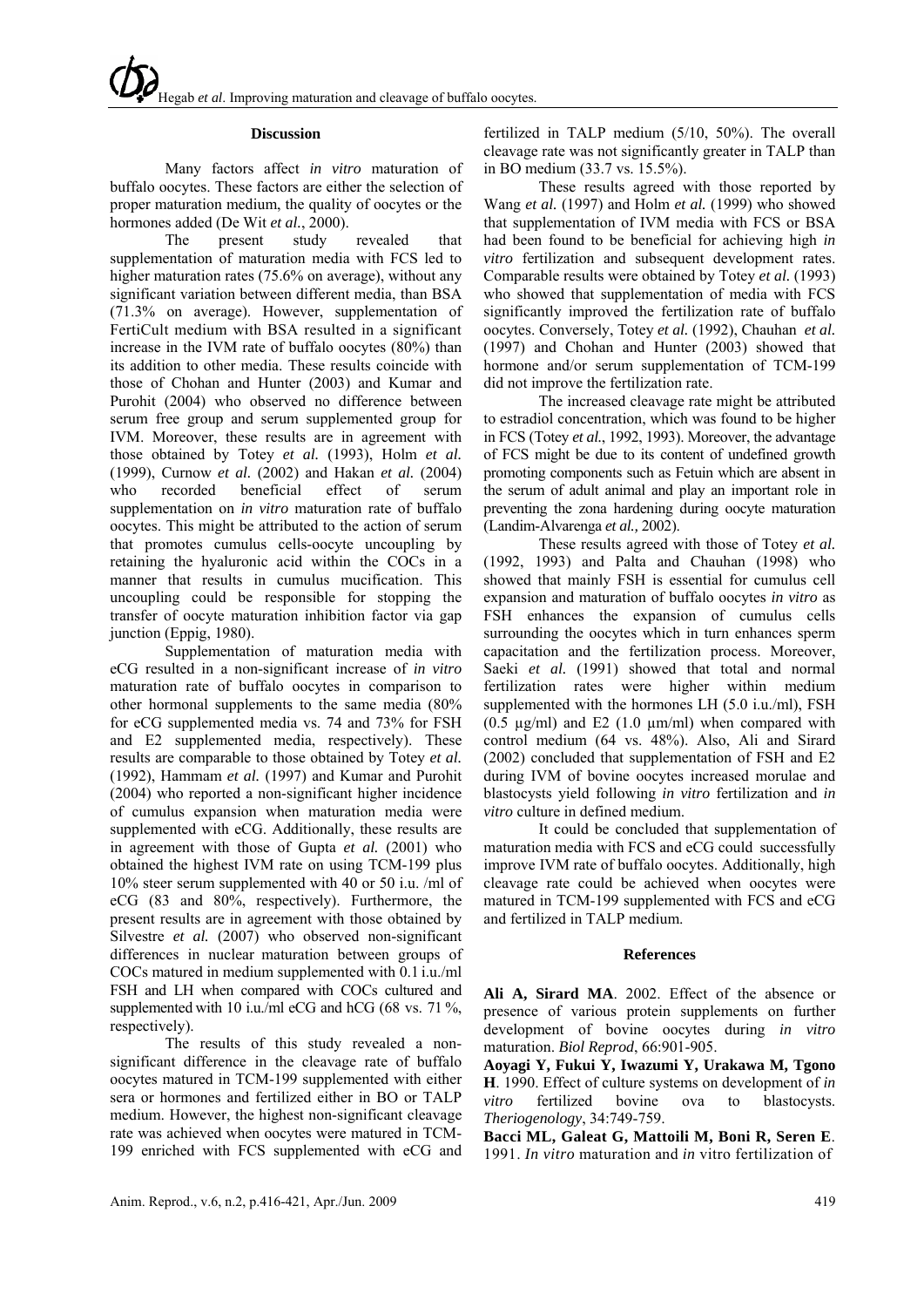buffalo oocytes. *In*: Proceedings of the Third World Buffalo Congress, 1991, Varna, Bulgaria. Varna, Bulgaria: WBC. v. 3, pp. 599-603.

**Bavister BD, Rose-Hellekant TA, Pinnyomminter T**. 1992. Development of *in vitro* and matured *in vitro* fertilized bovine embryos into morula and blastocyst in defined culture media. *Theriogenology*, 37:127-146.

**Bracket BG, Oliphant G**. 1975. Capacitation of rabbit spermatozoa *in vitro. Biol Reprod*, 12:260-274.

**Chauhan MS, Palta P, Das SK, Katiyar PK, Madan ML**. 1997. Replacement of serum and hormone additives with follicular fluid in the IVM medium: effects on maturation, fertilization and subsequent development of buffalo oocytes *in vitro. Theriogenology*, 483:461-469.

**Chohan KR, Hunter AG**. 2003. *In vitro* maturation and fertilization of water buffalo oocytes. *Buffalo J*, 1:91-101.

**Curnow EC, Pawitri D, Hayes ES**. 2002. Sequential culture medium promotes the *in vitro* development of Macaca Fascicularies embryo to blastocyst. *Am J Primates*, 574:203-212.

**De Wit AAC, Wurth YA, Kruip TAM**. 2000. Effect of ovarian phase and follicle quality on morphology and developmental capacity of the bovine-cumulus oocyte complex. *J Anim Sci*, 18:1277-1283.

**Eppig JJ**. 1980. Role of serum in FSH stimulated cumulus expansion by mouse oocytes cumulus cells complexes *in vitro. Biol Reprod*, 22:629-633.

**Gordon I**. 1995. *Laboratory Production of Cattle Embryos*. Wallingford, UK: CAB international.

**Goswami PC, Ali SZ, Khandoker MAMY, Azmal SA, Alam MK Khatum R**. 2004. Collection and grading of bovine cumulus oocyte-complexes COCs from slaughterhouse ovaries in view of *in vitro* maturation fertilization and culture. *Pakistan J Biol Sci*, 7:1777-1781.

**Gupta PSP, Nandi S, Ravindanatha BM, Sarma PV**. 2001. Effect of commercially available ECG on maturation, fertilization and embryo development of buffalo oocytes *in vitro*. *Reprod Fertil Dev*, 13:355-360.

**Hakan S, Mehmet Y, Zakariya N, Mustafa KS**. 2004. Replacement of fetal calf serum with synthetic serum substitute in the vitro maturation medium: effect on maturation fertilization and subsequent development of cattle oocytes *in vitro. Turk J Vet Anim Sci*, 28:779-784.

**Haldar A, Prakash BS**. 2007. Effect of exogenous growth-hormone-releasing factor on blood metabolites and minerals in late maturing buffalo heifers *(Bubalus bubalis). J Anim Physiol Anim Nutr*, 91:326-332.

**Hammam AM, Zabal MM, Sabra HA**. 1997. Effect of type of media on *in vitro* maturation culture and fertilization of buffalo and cattle oocytes. *Beni-Swef Vet Med Res*, 2:242-259.

**Holm P, Booth PJ, Schmidt MH, Grevet A, Callesen H**. 1999. High bovine blastocyst development in a static *in vitro* production system using SOFaa medium supplemented with sodium citrate and myo-inositol with or

without serum-proteins. *Theriogenology*, 52:683-700.

**Hufana-Duran D, Pedro PB, Venturina HV, Duran PG, Cruz, LC**. 2007. Full-term delivery of River buffalo calves (2n = 50) from *in vitro*-derived vitrified embryos by swamp buffalo recipients (2n = 48). *Livest Sci*, 107:213-219.

**Hunter AG, Moor RM**. 1987. Stages dependant effects of inhibiting RNA and protein synthesis on meiotic maturation of bovine oocytes *in vitro. J Dairy Sci*, 70:1646-1651.

**Iritani A, Niwa K**. 1977. Capacitation of bull spermatozoa and fertilization *in vitro* of cattle follicular oocytes matured in culture. *J Reprod Fertil*, 50:119-121.

**Iritani A, Kasai M, Niwak Song HB**. 1984. *In vitro* fertilization of cattle follicular oocytes with ejaculated spermatozoa capacitated in a chemically defined medium. *J Reprod Fertil*, 70:487-492.

**Kumar D, Purohit GN**. 2004. Effect of epidermal and insulin-like growth factor-1 on cumulus expansion nuclear maturation and fertilization of buffalo cumulus oocyte complexes in simple serum free media DMEM and Ham's F-10. *Vet Arhiv*, 74:13-25.

**Landim-Alvarenga FC, Boyazoglu SEA, Carvalho LR, Choi YH, Squires EL, Seidel GE**. 2002. Effects of fetuin on zona pellucida hardening, fertilization and embryo development in cattle. *Anim Reprod Sci*, 713:181-191.

**Lee ES, Fukui Y**. 1995. Effect of various growth factors in a defined culture medium on *in vitro* development of bovine embryos matured and fertilized *in vitro*. *Theriogenology*, 44:71-83.

**Leibfried L, First NL**. 1979. Characterization of bovine follicular oocytes and their ability to mature *in vitro. J Anim Sci*, 48:76-86.

**Madan ML, Chauhan MS, Singla SK, Manik RS**. 1994. Pregnancies established from water buffalo *(Bubalus bubalis)* blastocysts derived from *in vitro* matured *in vitro* fertilized oocytes and co-cultured with cumulus and oviductal cells. *Theriogenology*, 42:591- 600.

**Nandi S, Ravindranatha BM, Gupta PSP, Sarma PV**. 2002. Timing in sequential changes in cumulus cells and first polar body extrusion during *in vitro* maturation of buffalo oocytes. *Theriogenology*, 57:1151-1159.

**Niwa K, Ohgoda O**. 1988. Synergistic effect of caffeine and heparin on *in vitro* fertilization of cattle oocytes matured in culture. *Theriogenology*, 30:733- 741.

**Palta P, Chauhan MS**. 1998. Laboratory production of buffalo (*Bubalus bubalis*) embryos. *Reprod Fertil Dev*, 10:379-391.

**Parrish JJ, Susko-Parrish JL, Leibfried-Rutledge ML, Crister ES, Eyestone WH, First NL**. 1986. Bovine *in vitro* fertilization with frozen-thawed semen *Theriogenology*, 25:559-600.

**Saeki M, Hoshi ML, Leibfried-Rutledge First NL**. 1991. *In vitro* fertilization and development of bovine